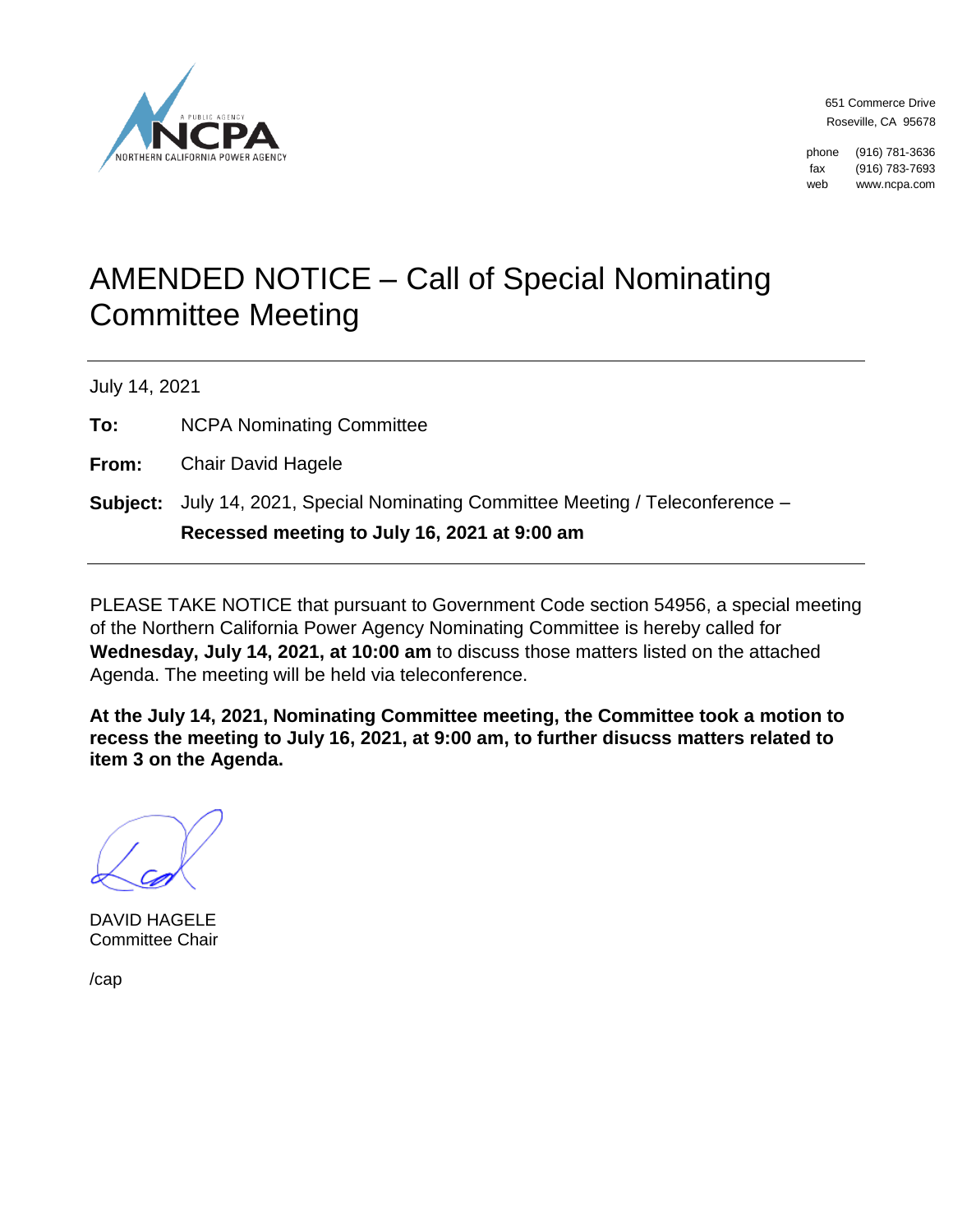

651 Commerce Drive Roseville, CA 95678

phone (916) 781-3636 fax (916) 783-7693 web www.ncpa.com

# Amended Agenda – Special Committee Meeting

**Date:** July 14, 2021 – recessed to July 16, 2021

**Subject: NCPA Special Nominating Committee Meeting / Teleconference Meeting**

**Location:** NCPA, 651 Commerce Drive, Roseville, California 95678

**Time**: **9:00 am**

**This meeting is being held in accordance with the Brown Act as currently in effect under the State Emergency Act, Governor Gavin Newsom's Emergency Declaration related to COVID-19, and Governor Newsom's Executive Order N-08-21 issued June 11, 2021, that allows attendance by NCPA Commissioners, staff and the public to participate and conduct the meeting by teleconference.**

> **You may participate in the meeting via teleconference by: Zoom Link:<https://zoom.us/j/93308016818> Meeting ID: 933 0801 6818 Dial: 1 669-900-6833**

1. *Call Meeting to Order, Introductions and Roll Call*

### **PUBLIC FORUM**

Any member of the public who desires to address the NCPA Nominating Committee on any item considered by the Nominating Committee at this meeting before or during the Nominating Committee's consideration of that item shall so advise the Chair and shall thereupon be given an opportunity to do so. Any member of the public who desires to address the NCPA Nominating Committee on any item within the jurisdiction of the Nominating Committee and not listed on the Agenda may do so at this time.